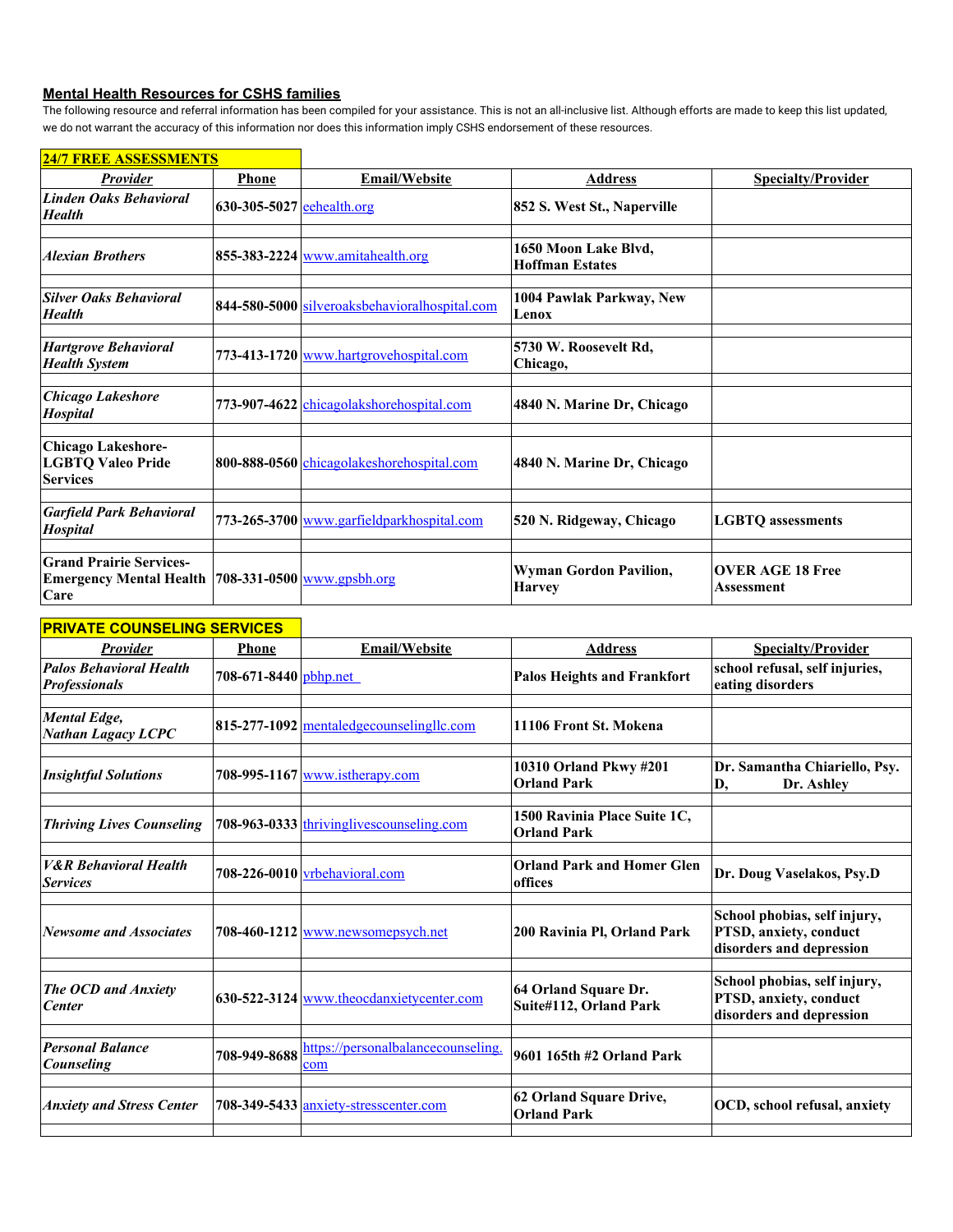| <b>Insight Behavioral Health</b><br><b>Center</b>                              |              | 312-540-9955 https://www.insightbhc.com                     | 1010 Jorie Blvd Suite 200, Oak<br><b>Brook</b>       |                                                                     |
|--------------------------------------------------------------------------------|--------------|-------------------------------------------------------------|------------------------------------------------------|---------------------------------------------------------------------|
| <b>Hyke Lyfe</b>                                                               |              | 708-480-2066 bstevenson.counseling@gmail.com Palos Park, II |                                                      | LGBTQ, woman's issues,<br>anger management, individual<br>and group |
| <b>Genesis Therapy Group</b>                                                   |              | 708-535-7320 info@genesistherapycenter.org                  | <b>Oak Forest and Oak Lawn</b><br>offices            | Social skills group, LGBTQ                                          |
| <b>Eating Recovery Center</b>                                                  |              | $312-767-0969$ eating recovery center com                   | 1535 Lake Cook Rd. Suite#303,<br><b>Northbrook</b>   | Eating disorders, anxiety                                           |
| Fran Mendelshon, LCSW                                                          | 773-997-2136 |                                                             | <b>Orland Park</b>                                   |                                                                     |
| <b>Jesse Munoz, LCSW</b><br>(Habla Espanol)                                    | 708-361-5110 |                                                             | 7800 W. College Dr. Suite W,<br><b>Palos Heights</b> | <b>Habla Espanol</b>                                                |
| <b>Metropolitan Family</b><br>Services *Public Aid,<br><b>Spanish speaking</b> |              | 708-974-2300 www.metrofamily.org                            | 10537 S. Roberts Rd, Palos<br><b>Hills</b>           | Public Aid, Habla Espanol                                           |
| <b>CARES EMERGENCY</b><br>hotline for students on<br><b>Medicaid</b>           | 800-345-9049 |                                                             |                                                      | <b>Under age 18 on Medicaid</b>                                     |
| <b>Grand Prairie Services</b><br><i>*Public aid accepted</i>                   |              | 708-799-2200 <u>www.gpsbh.org</u>                           | 19530 Kedzie, Flossmoor                              | <b>Medicaid accepted</b>                                            |

| <b>PSYCHIATRISTS</b>   |              |                      |                                                  |                                                                                      |
|------------------------|--------------|----------------------|--------------------------------------------------|--------------------------------------------------------------------------------------|
| <b>Provider</b>        | <b>Phone</b> | <b>Email/Website</b> | <b>Address</b>                                   | <b>Specialty/Provider</b>                                                            |
| Dr. Paulette Trum      | 815-729-7790 |                      | <b>Silver Cross Hospital</b>                     | <b>Speciality Adolescents, through</b><br><b>Will County Mental Health</b><br>Center |
| Dr. Jyoti Randhawa     | 847-770-2630 |                      | <b>Silver Cross Hospital</b>                     | <b>Specialty Adolescents</b>                                                         |
| Dr. Eliza Sukiennik    | 708-671-8440 |                      | 11800 S. 75th Ave #300, Palos<br><b>Heights</b>  | <b>Specialty Adolescents</b>                                                         |
| Dr. Vijay Chand        | 708-671-8440 |                      | 11800 S. 75th Ave. #300, Palos<br><b>Heights</b> | <b>Specialty Adolescents</b>                                                         |
| <b>Dr. Rian Rowles</b> | 708-966-0993 |                      | 14315 108th Ave. #215, Orland<br>Park            |                                                                                      |
| Dr. Beth Ledvora       | 708-361-5110 |                      | 7808 W. College Dr., Palos<br><b>Heights</b>     |                                                                                      |
| Dr. Haracharan Sandhu  | 708-636-2211 |                      | 10523 S. Cicero Ave. #202, Oak<br>Lawn           |                                                                                      |
| Dr. Clara Perez        | 708-206-1300 |                      | 3235 Vollmer Rd #200,<br><b>Flossmoor</b>        |                                                                                      |
| Dr. Angela Mahome      | 708-448-3300 |                      | 13011 S. 104th #200, Palos<br>Park               |                                                                                      |

| <b>RESIDENTIAL</b>       |                                      |                          |                            |                                                                               |
|--------------------------|--------------------------------------|--------------------------|----------------------------|-------------------------------------------------------------------------------|
| <b>Timberline Knolls</b> | $ 630 - 257 - 9600 $<br>844-335-1809 | www.timberlineknolls.com | 40 Timberline Dr., Lemont. | <b>EXPENALES ONLY,</b><br>addictions, eating, substance<br>and mood disorders |

 $\overline{\phantom{a}}$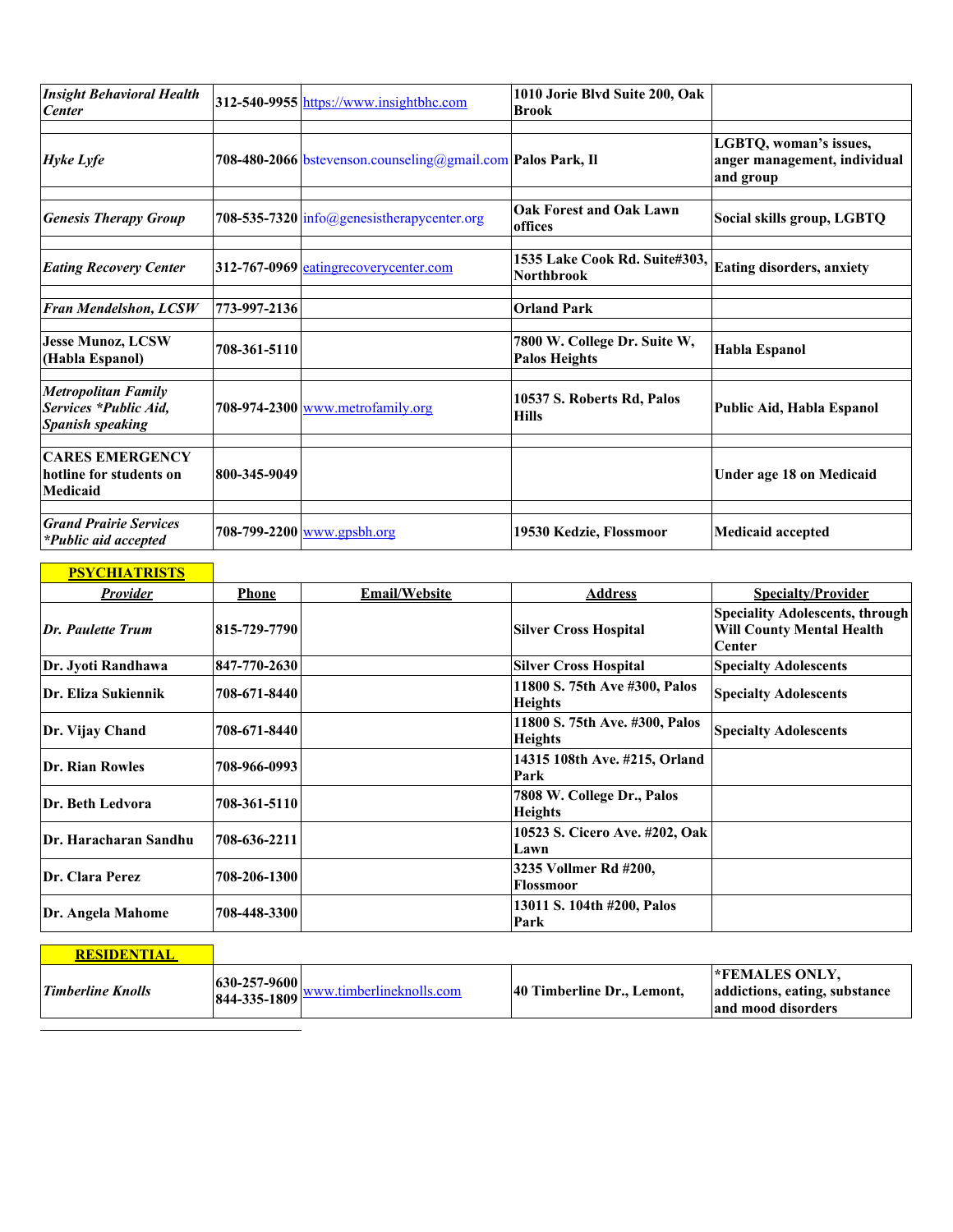| <b>INPATIENT HOSPITALIZATIONS</b>                                            |                              |                                               |                                                |                                                                                                             |
|------------------------------------------------------------------------------|------------------------------|-----------------------------------------------|------------------------------------------------|-------------------------------------------------------------------------------------------------------------|
| <b>Provider</b>                                                              | <b>Phone</b>                 | <b>Email/Website</b>                          | <b>Address</b>                                 | <b>Specialty/Provider</b>                                                                                   |
| <b>Silver Oaks Behavioral</b><br>Hospital                                    |                              | 844-580-5000 silveroaksbehavioralhospital.com | 1004 Pawlak Parkway, New<br>Lenox              | <b>Inpatient treatment plans</b>                                                                            |
| Amita Health-Alexian<br><b>Brothers Behavioral</b><br><b>Health Hospital</b> |                              | $855-383-2224$ www.amitahealth.org            | 1650 MoonLake Blvd.,<br><b>Hoffman Estates</b> | <b>Inpatient, Partial and Out</b><br><b>Patient treatment plans</b>                                         |
| <b>Edwards Hospital/Linden</b><br><b>Oaks Behavioral Hospital</b>            | 630-305-5007 eehealth.org    |                                               | 852 S. West St. Naperville,                    | <b>Inpatient, Partial and Out</b><br>Patient treatment plans in<br><b>Mokena and Plainfield offices</b>     |
| <b>Chicago Lakeshore</b><br>Hospital                                         | 773-878-9700<br>773-907-4596 | chicagolakshorehospital.com                   | 4840 N. Marine Dr, Chicago                     | <b>Inpatient, Partial and Out</b><br>Patient treatment plans,<br><b>LGBTQ</b> and gender issues             |
| Lurie Children's Memorial<br><b>Hospital</b>                                 |                              | $312-227-4000$ www.luriechildrens.org         | 225 E. Chicago Ave, Chicago                    | <b>Inpatient, Partial and Out</b><br><b>Patient treatment plans</b>                                         |
| <b>Lurie Children's Hospital</b>                                             |                              | 773-880-6984 www.luriechildrens.org           | 225 E. Chicago Ave, Chicago                    | <b>Gender Reassignment and</b><br><b>Therapist for Transgender</b><br><b>Youths</b>                         |
| <b>Hartgrove Behavioral</b><br>Hospital                                      |                              | 773-413-1720 www.hartgovehospital.com         | 5730 W. Roosevelt Rd, Chicago                  | <b>Inpatient, Partial and Out</b><br><b>Patient treatment plans</b>                                         |
| <b>Garfield Park Behavioral</b><br>Hospital                                  |                              | 773-265-3700 www.garfieldparkhospital.com     | 520 N. Ridgeway, Chicago                       | <b>Inpatient, Parital, Out Patient</b><br>and LGBTQ treatment plans,<br>Polaris program-LGBTQ<br>population |
| <b>Advocate Christ Medical</b><br><b>Center</b>                              |                              | 708-684-5855 www.advocatehealth.com           | 4440 W. 95th St., Oak Lawn                     | *Partial and Outpatient ONLY                                                                                |

| <b>SUPPORT GROUPS</b>                                     |                          |                                                |                                                                  |                                                          |
|-----------------------------------------------------------|--------------------------|------------------------------------------------|------------------------------------------------------------------|----------------------------------------------------------|
| <b>Provider</b>                                           | <b>Phone</b>             | <b>Email/Website</b>                           | <b>Address</b>                                                   | <b>Specialty/Provider</b>                                |
| Grief/Loss                                                |                          |                                                |                                                                  |                                                          |
| The Heart Connection                                      | 708-229-5480             |                                                | <b>Little Company of Mary</b><br><b>Hospital, Evergreen Park</b> |                                                          |
| <b>Brave Heart-Losing a</b><br><b>Loved One</b>           |                          | $ 224-770-2273 $ griefsupport@journeycare.org  | 2218 Hutchinson Rd.,<br>Flossmoor                                | ages 6-18. Registration is<br>required.                  |
| L.O.S.S. Outreach to<br><b>Survivors</b>                  |                          | 312-655-7700 https://www.catholiccharities.net | 721 N. LaSalle St., Chicago                                      | <b>Survivors of Suicide/Suicide</b><br><b>Loss Group</b> |
| <b>Eating Disorders</b>                                   |                          |                                                |                                                                  |                                                          |
| <b>ANAD Eating Disorder</b><br><b>Support Group</b>       |                          | 708-269-4935 JessicaSpreadbury@gmail.com       | 15418 S. Harlem Ave, Orland<br>Park                              | <b>FREE</b>                                              |
| <i><b>SUBSTANCE ABUSE</b></i>                             |                          |                                                |                                                                  |                                                          |
| Alateen (ages 13 and up)                                  | 312-409-7245 al-anon.org |                                                |                                                                  | For teens struggling with<br>family members drinking     |
| Marijuana Anonymous-<br><b>Presence Behavioral Health</b> | 847-493-3628             |                                                | 11824 SW Highway Suite 230<br><b>Palos Heights</b>               | <b>Ask for Dave</b>                                      |
|                                                           |                          |                                                |                                                                  |                                                          |
| <b>GENDER IDENTITY</b>                                    |                          |                                                |                                                                  |                                                          |
| Lighthouse                                                |                          | phillipbarkerlcsw@gmail.com                    | 847 Hutchinson Rd., Flossmoor                                    | <b>Teens processing gender</b><br>identity issues        |